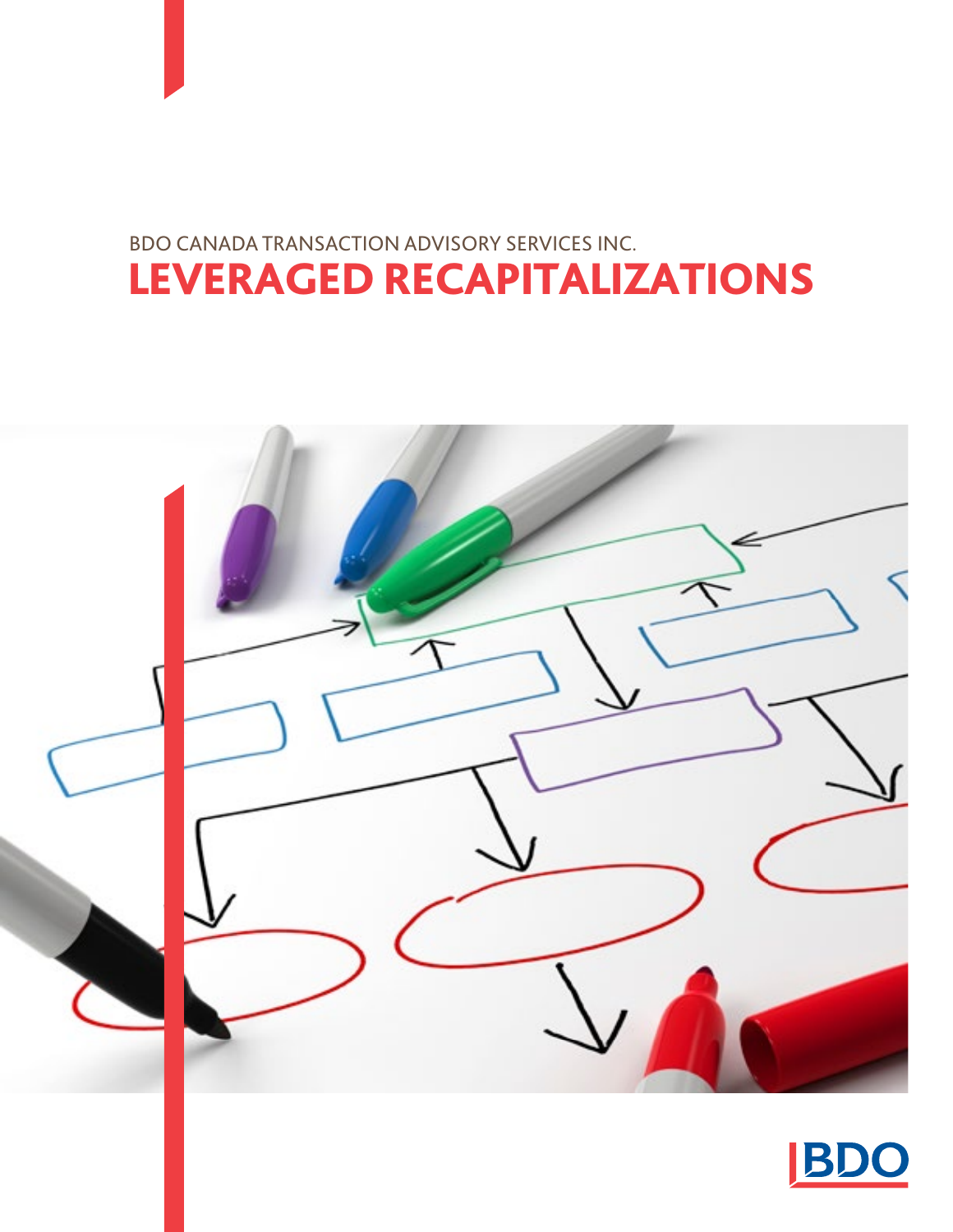# **PRIVATE BUSINESS OWNERS SPEND** much OF THEIR WORK LIVES BUILDING THEIR COMPANIES. WHEN IT COMES TIME TO RETIRE, THEY MAY BE ABLE TO REALIZE A SIGNIFICANT RETURN — WITHOUT SELLING 100 PERCENT OF THEIR OWNERSHIP.

A leveraged recapitalization uses new third-party debt and, potentially, equity from a private equity investor to facilitate a partial liquidity event. If a private equity investor is involved, ownership will transfer. The proceeds of the transaction can be invested by the owners as a way of wealth diversification, and the owners may share in a future liquidity event based on their retained ownership.

Owners are particularly prime candidates for a leveraged recapitalization transaction when:

- The majority of their wealth concentrated in their businesses
- Retirement age is approaching and there is not a clear succession plan
- Fellow shareholders have different personal objectives, such as reinvestment for growth

#### **Recapitalization criteria**

Leveraged recapitalizations are generally financed based on the future potential of a company. Private equity investors must see that the business has considerable future prospects to achieve their required returns.

Not every business is a viable candidate. The primary requirement is its ability to utilize debt, including asset-based and cash flow-based financing,

#### $\blacktriangleright$  A USEFUL TOOL

A leveraged recapitalization can help solve several transactionrelated objectives for private business owners, including:

- • Providing wealth diversification when owner's net worth is tied up in only one asset
- • Facilitating transfer of business to the next generation
- Funding tax liabilities associated with family succession
- • Allowing for buyout of selected shareholders with differing objectives
- • Attracting outside capital to fund future growth

to fund the transaction. Companies that already have a highly leveraged capital structure, or operate in an industry where debt is difficult to obtain, are not good candidates.

#### **Private equity investors**

When senior debt alone will not provide sufficient capital to satisfy the liquidity needs of ownership, and the growth requirements of the business, an outside equity and/or mezzanine provider can be brought into the transaction. Due to the proliferation of funds that target the middle market, combined with the limited number of recent transactions, both pricing and terms of mid market-focused private equity funds have improved recently.

Typical equity investors usually seek a majority ownership in a company, but allow the owner or existing management to maintain day-to-day control. Private equity investors who consider a minority stake would usually require voting control or agreements providing for control in the event that the business suffers a major decline. Depending on the risks associated, they may invest through a secured convertible debenture that would provide additional remedies if there is a default.

#### **Private equity firm assessment**

If private equity is required, business owners should ensure that the selected equity partner provides more than the best dollar terms. To help establish whether the selected investors will add value after the closing, one may consider the following:

- What is their transaction completion record?
- • How long have they been in business?
- In what types of companies do they invest, for how long, and with what experience?
- • How are their relationships with their financing sources and limited partners?
- • Can you speak with the management of the companies in which they have invested?
- What kind of partners are they once transactions are completed?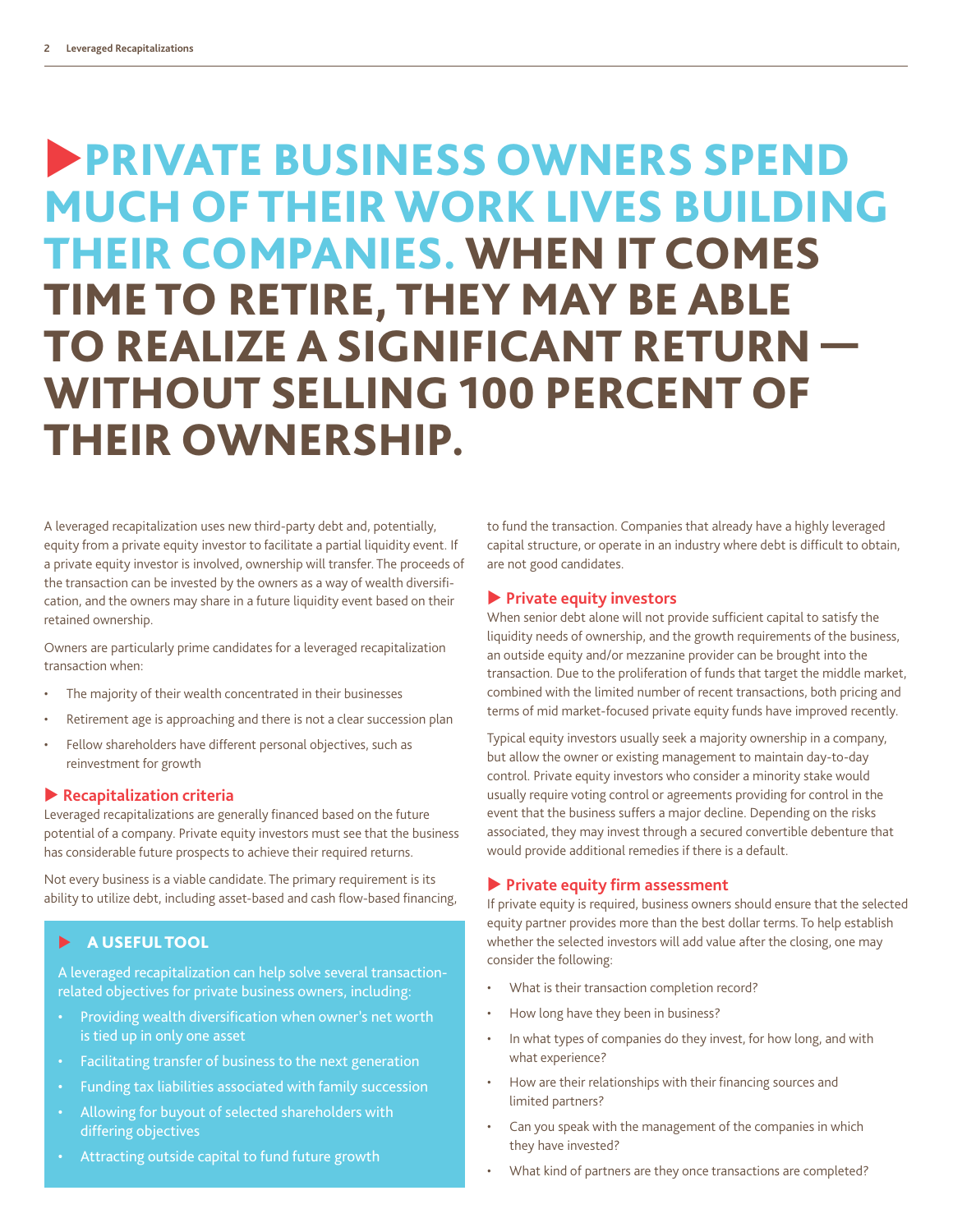### Case study: Leveraged recapitalization

Company XYZ is a privately-held corporation that manufactures laboratory equipment. It is owned equally by five shareholders, two of whom would like to exit their positions. Since the company is using only a small portion of a revolving line of credit and has no other debt obligations, an outside advisor suggested that a leveraged recapitalization might provide the available capital to cash out the departing shareholders without significantly impacting future operations.

The business has \$80 million of annual revenue, \$12 million of earnings before interest, taxes, depreciation and amortization (EBITDA), and \$5 million of outstanding long-term debt. Despite steady growth over inflation in the past several years, the company is susceptible to annual price cuts due to strong market competition. A third-party valuation from an outside firm placed the enterprise value (value of equity, less cash, plus long-term debt) \$70 million.

The advisor recommended that the recapitalization transaction be funded through a combination of senior bank debt and mezzanine financing. Given the valuation and lack of leverage in the business, the remaining shareholders do not need to introduce private equity into the transaction, and the debt financing would be as follows:

- \$15.5 million in a revolving credit facility
- \$11.5 million term loan amortized over five years
- \$9 million of mezzanine financing with principal payments due in years six and seven

Together, this package will leave the company with a total debt-to-trailing 12-month EBITDA ratio of 3.0 times. The final recapitalization transaction results in \$26 million paid to the two shareholders for their 40 percent equity interest (\$70 million enterprise value, less \$5 million in debt, multiplied by 40 percent). The remaining \$10 million in debt is used to cover current working capital needs of \$5 million, and the remaining \$5 million is set aside for any further capital requirements.

- What are their portfolio strategies are they short-term or long-term?
- Are they hands-off or activist investors?
- Can they tap foreign markets?
- Do they have in-house experts who can assist in building the business quicker?

#### **The benefits**

A leveraged recapitalization's largest benefit is the opportunity to share in the future success of the company. Future sale proceeds, combined with money received at the time of recapitalization, can provide an overall far greater value to the business owner than if 100 percent of the company was sold initially.

#### $\blacktriangleright$  CHARACTERISTICS OF SUITABLE BUSINESSES

- Demonstrated history of positive cash flows
- Lack of pre existing bank debt
- Evidence of a strong management team
- A defensible market position
- Ability to increase market share through acquisitions
- Realizable future growth plans
- Positive market dynamics

Until the final liquidity event, the owner provides for continuity of the business, security for the employees, and a significant ownership opportunity for the management team. A leveraged recapitalization transaction may not be suited to every situation but, if the circumstances are right, it can provide a better alternative to debating whether or not to sell your company.

#### **About BDO**

BDO is a leading accounting and advisory firm in Canada with 95 offices nationwide. We provide a full range of traditional corporate finance and restructuring services, including:

- Mergers and acquisitions
- **Divestitures**
- Leveraged recapitalization
- Private capital
- **Valuations**
- Strategic consulting
- Succession planning
- Distressed mergers and acquisitions
- **Restructurings**